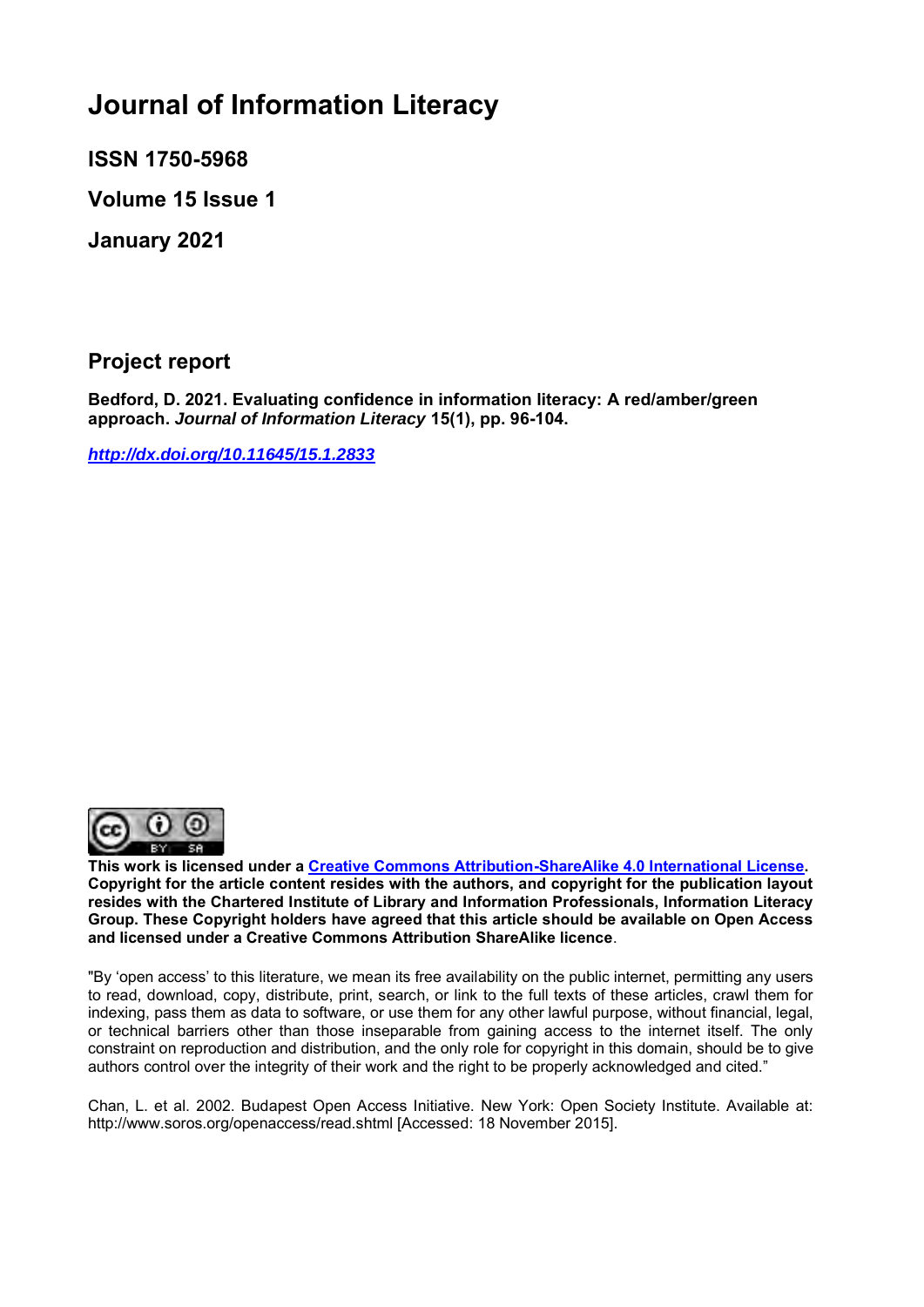## **Evaluating confidence in information literacy: A red/amber/green approach**

**David Bedford, Academic Support Librarian, Drill Hall Library, Universities at Medway. Email: [d.d.bedford@greenwich.ac.uk](mailto:d.d.bedford@greenwich.ac.uk) Twitter: [@DHLDavidB](http://www.twitter.com/DHLDavidB) ORCID: [0000-0002-5356-9503](http://www.orcid.org/0000-0002-5356-9503)**

## **Abstract**

This paper reports an approach to addressing library anxiety by evaluating user confidence in information literacy using a red/amber/green 'traffic light' tool. It discusses the development of the tool, which takes elements of a more complex toolkit, adapting those elements for library use. It then outlines the learning from use of the tool, discusses potential pitfalls with its use and considers the benefits of adopting this innovation.

## **Keywords**

Academic libraries; information literacy; information needs; library anxiety

## **1. Introduction**

The term 'library anxiety' describes feelings of fear or anxiety experienced by users as they attempt to deal with library services, facilities and resources, and may be compounded by the assumption that their colleagues are able to navigate the world of the library with little difficulty (Mellon, 1986). If these feelings interfere with students' willingness or ability to make effective use of the library, this may negatively impact on their studies and experience at university. When the term was coined, library anxiety would have referred almost entirely to anxieties relating to use of a physical environment, but for current library users, the library is as much an online presence as a physical one. For students of the health professions, library anxiety is a particular concern. The study patterns of these students often mean that they must engage with multiple library services in different settings (Still, 2015). Figures from the University and Colleges Admission Service (UCAS, 2018) also indicate that the proportion of mature students (aged 21 or over) on health-related courses is significantly higher than for any other subject area. This is noteworthy because there is evidence suggesting that mature learners experience library anxiety in particular ways, possibly more extensively than younger students (Cooke, 2010, p.210).

Use of a red/amber/green tool was developed in large part to tackle library anxiety in undergraduate health and social care students, used thoughtfully as part of taught sessions. Through use with different groups over several years, the tool was adapted for practicality and usefulness. It was initially used as part of a teaching approach with one-year foundation and certificate programmes which are intended to offer an entry route to full-length professional programmes of study. It has subsequently been adopted for use with a small number of undergraduate programmes, still within the health professions.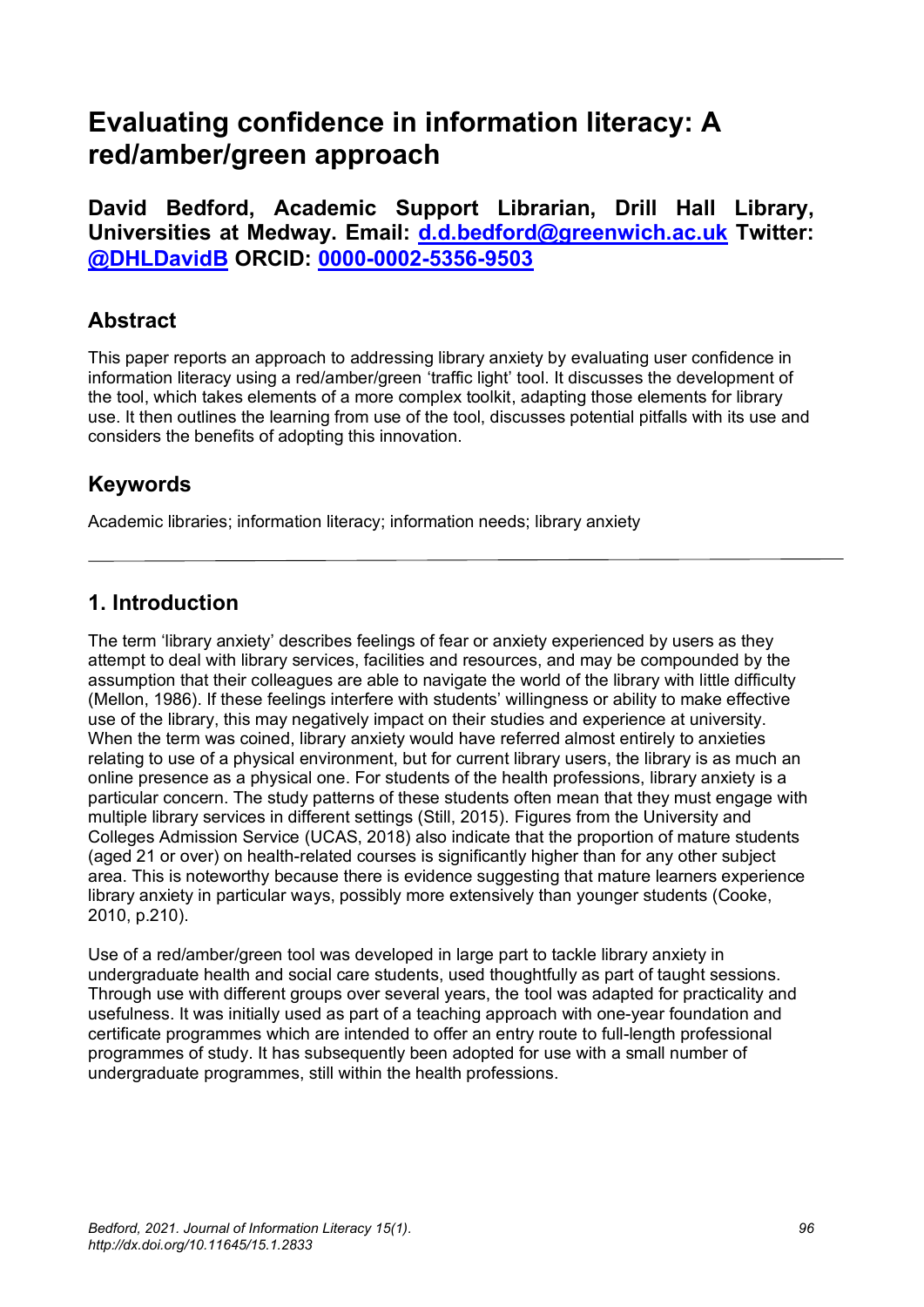## **2. The Traffic Lights Toolkit**

The Traffic Lights Toolkit, a flexible set of resources developed at Canterbury Christ Church University (2018a), aims to 'allow students to self-assess against competency criteria', encouraging reflection and development of skills. Initially developed to assist health and social care students to reflect on the skills needed for clinical placements, it has since been used across a number of different disciplines and applied to a range of different skills.

The Toolkit has three parts: the Perception of Challenge Tool, the Quadrant Tool and the Rating Scale Tool. The library adaptation of the Traffic Lights Toolkit focuses on the Perception of Challenge Tool. This involves giving each student a set of statements relating to skills or actions which they will need for a particular module or placement. They then self-assess against the skills, using a colour to express how they feel:

- Red, indicating concern or anxiety.
- Amber, indicating challenge or uncertainty.
- Green, indicating comfort or confidence.

Optionally, students can also give a numerical rating of their confidence or write a reflective statement expanding on the reasons for the rating. Students are encouraged to begin with the skills they are most confident about, and where possible they discuss their ratings and the feelings behind them with their tutors. Students are encouraged to revisit the Tool at the mid or end point of the placement or module, in order to evaluate changes in their confidence and, where relevant, formulate an action plan to address areas of concern or anxiety (those skills which they have rated 'red').

The Tool does not come with a pre-determined set of statements, as these should be developed situationally, adapted to the specific skill requirements of a particular group of students. It has been used with general skills for transition to higher education, research skills and placement skills as well as by the library. The development of the Toolkit was part of the former Higher Education Funding Council for England's Higher Education Innovation Fund Catalyst Project, and case studies are available for a number of these implementations (Canterbury Christ Church University, 2018b).

Due to its reflective, developmental philosophy, the Toolkit is a natural fit for library professionals, particularly for use with student cohorts known to express their anxieties around information literacy. However, due to the unique context of library work, the Perception of Challenge Tool was adapted in a simplified form.

#### **2.1 Adapting the Toolkit for library use**

The library adaptation of the Perception of Challenge Tool can be used when there are two or more taught sessions led by the librarian. It is used at the beginning of the first taught session and the end of the last session.

Before it can be used in the classroom setting, the first step required is to create a list of 8-12 statements relevant for the programme or module which the students are taking. As different taught programmes have different requirements, the statements are finalised in consultation with academic staff. Statements relating to information literacy have included:

- I can find the books I need in the library.
- I can identify key words to help locate information.
- I can judge the quality of the information I use.
- I can reference a range of different types of information correctly.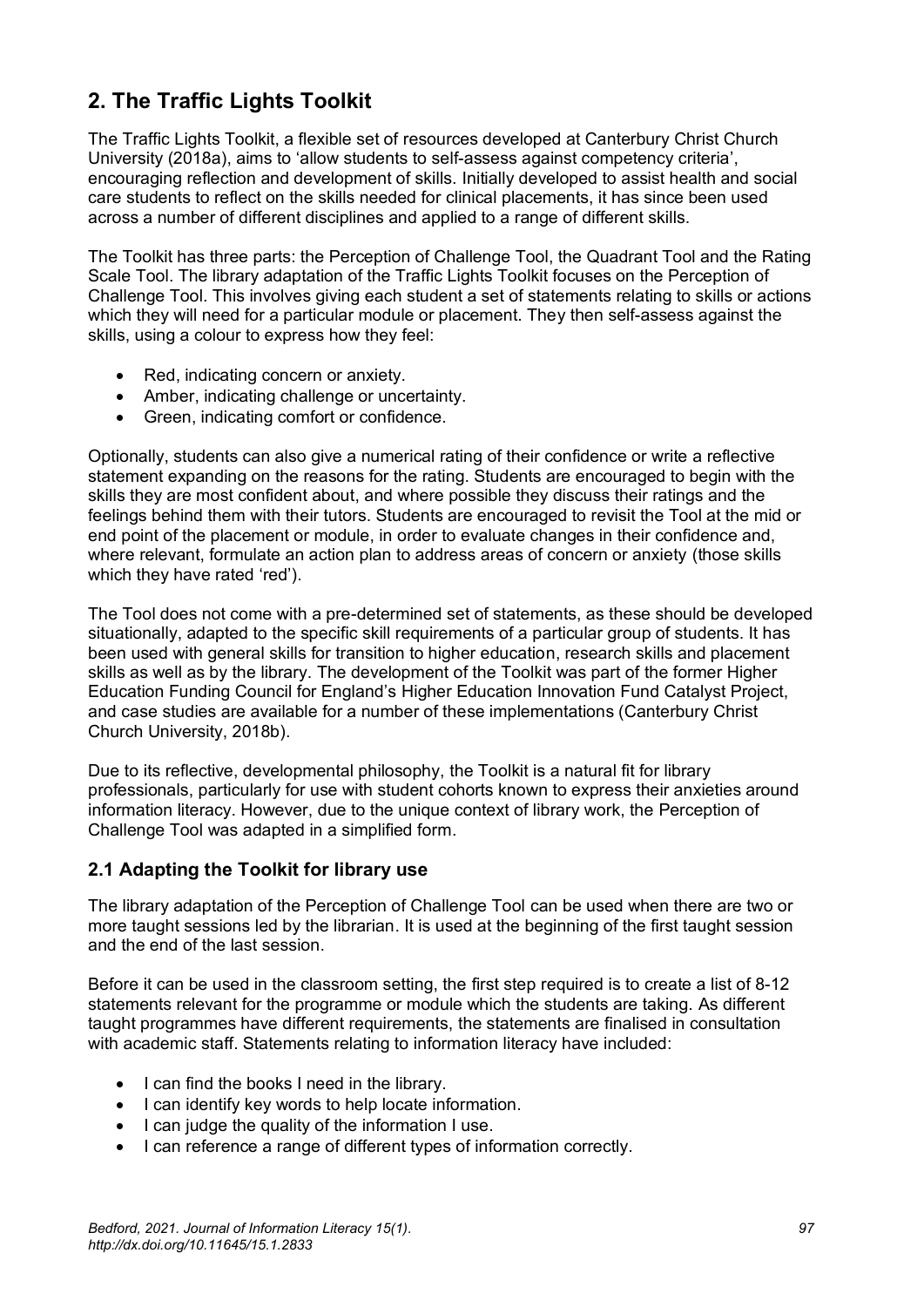See Appendix for two examples of complete sets of statements.

The statements are printed and laminated, and a set is prepared for each student, each statement on a separate laminated strip. In the classroom, at the start of a taught session, these sets of strips are distributed and students are encouraged to reflect on their level of confidence regarding each statement. Once they have done this, the responses from the class members are brought together. Initially, this was achieved by students sticking their statements to large pieces of paper using reusable adhesive. However, this proved impractical for a number of reasons. Firstly, some students felt self-conscious if they were stood by the 'red' (concern or anxiety) poster for any length of time. Secondly, the posters themselves were cumbersome for librarians to transport around the campus. Thirdly, volume of students sometimes led to crowding by the posters. And finally, on one occasion when the posters were used, there were too many 'green' (comfort or confidence) statements to fit on the relevant poster.

For subsequent use of the Tool, small boxes have been used for each colour, with several sets of boxes in strategic locations around the classroom, which has proved to be more practical. As well as featuring the relevant colour, the box is labelled with the word for the colour and a short description of what it signifies (e.g. one box is coloured red and labelled Red: Concern) to ensure that it is clear for all students which box is which.

The pooled ratings from the class can be used immediately as a source of discussion regarding levels of confidence without obliging any individual to speak specifically about their own feelings. They can also be used by the librarian to adjust planned teaching in order to put more emphasis on those areas where a larger proportion of the class have expressed concern or anxiety through a red rating. Such adjustments can be made during or between taught sessions.

Students self-assess again at the end of a subsequent taught session, using the same statements and same distribution methods. This affords them an opportunity to reflect on their development of skills or changes in their level of confidence. It also allows library staff to consider how the confidence of the group as a whole has changed, whether positively or negatively.

#### **2.2 The red/amber/green tool as part of a wider approach**

Self-assessment against the statements is used as part of a wider approach which intends to address anxieties around use of the physical and online library and afford opportunities for practice of key skills. Information overload is potentially a cause of library anxiety (Eklof, 2013), therefore teaching always involves demonstration and practical exercises linked to reducing this overload, through filtering searches and selecting appropriate keywords. Indeed, all skills are both demonstrated or explained and explored in practical exercises. Depending on the needs of the specific group, this can include retrieving items in the physical library building, accessing specific electronic books and articles in the online library, subject-based searching using library resources, exercises using well-known online search tools, evaluating information sources and so forth.

Practice of the skills includes classroom-based activities (solo, pair and small group) which library staff are therefore able to observe, as well as take-home activities which are assessed using a short quiz at the start of the next taught session. This ensures that as well as the students gaining practice in their skills and approaches, library staff can monitor student progress to offer feedback and encouragement.

Use of two or more short teaching sessions allows for the responses to the statements from the first session to inform the structure of subsequent sessions. Although all elements will be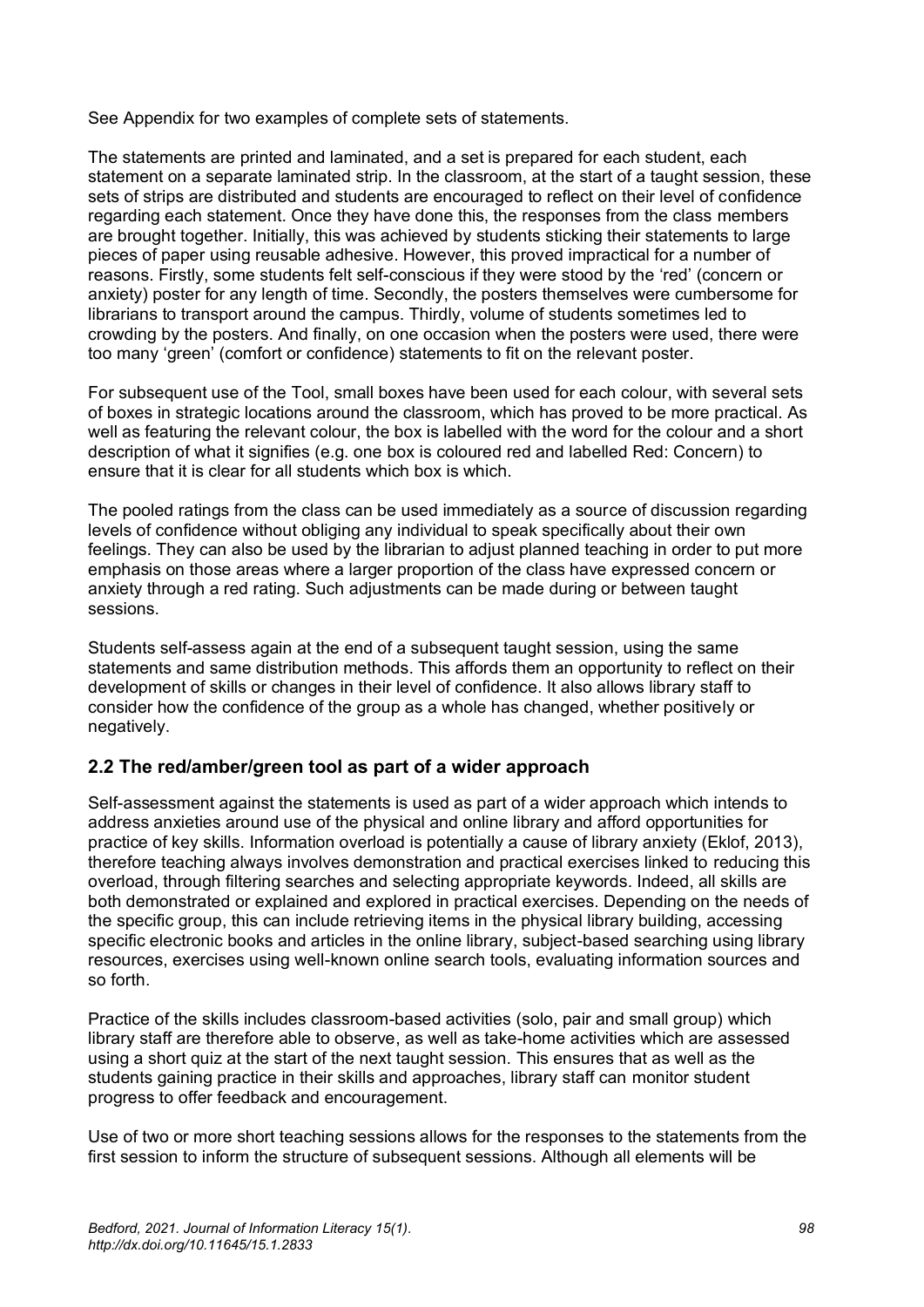covered, a greater emphasis or more practice activities can be associated with the elements corresponding to statements which receive a higher red rating, as these are areas of concern or anxiety for a large proportion of the group.

The responses to the statements after the final teaching session allow for some evaluation of student progress and understanding, in combination with what has been observed in sessions and assessed through activities. It also affords an opportunity to identify any remaining areas of concern or anxiety. These can then be picked up by the module leader. Alternatively, additional digital learning objects can be supplied, extending the librarian support beyond the taught sessions.

#### **2.3 Learning from use of the Tool**

Using the library adaptation of the Traffic Lights Toolkit, has yielded some valuable insight into student groups. Due to using the Perception of Challenge Tool in simplified form, some of the ability to dig deeply into the reasons for students' level of confidence is lost. Despite this, using the Tool can provide useful insight for librarians.

Confidence with web searching is always reported as high, both before and after taught sessions. This is perhaps unsurprising, as it is likely that almost all students already use search engines regularly. However, teaching about web searching remains part of the taught sessions, as it ties in with the evaluation of information, and there may be a level of misplaced confidence, as noted below.

Conversely, statements relating to evaluation of information sources and referencing almost always receive lower ratings at first, with a comparatively high proportion of students expressing concern or anxiety about these skills. Confidence regarding evaluation of information quality has tended to increase notably following the taught sessions, with referencing showing a much shallower increase. This has led to continuing evolution in how referencing is taught and is a clear sign of a need for closer cooperation between library and academic staff on how referencing is perceived, taught and assessed.

Very occasionally, reported confidence levels can be seen to decrease between initial and final self-assessment. This is not necessarily cause for alarm, as it may indicate that practice activities have alerted students to an area which requires more development than they had initially assumed. Or it may be that some sort of hindrance such as books being out on loan or online resources being down for maintenance has impacted on confidence.

#### **2.4 Library anxiety and the red/amber/green tool**

A pleasing effect of the use of the tool has been seen in the quality of conversations with students regarding information literacy, both during and after the taught sessions. As the tool encourages students to consider feelings of comfort, challenge, concern and anxiety, its use in sessions leads naturally into conversations about these feelings. These can be conversations between individuals and the librarian, but also often take place between students while they work on practical activities.

The simplicity of using red, amber and green serves to make the tool memorable, which means that some students refer back to it after its formal use has ended, using it as a short-hand for their levels of comfort or confidence. Students attending an optional workshop on referencing, for instance, have been known to say that they could be taken out of the red category following the session. Or feedback from an assignment can prompt students to say that their confidence has been knocked and express this in terms of the traffic light colours.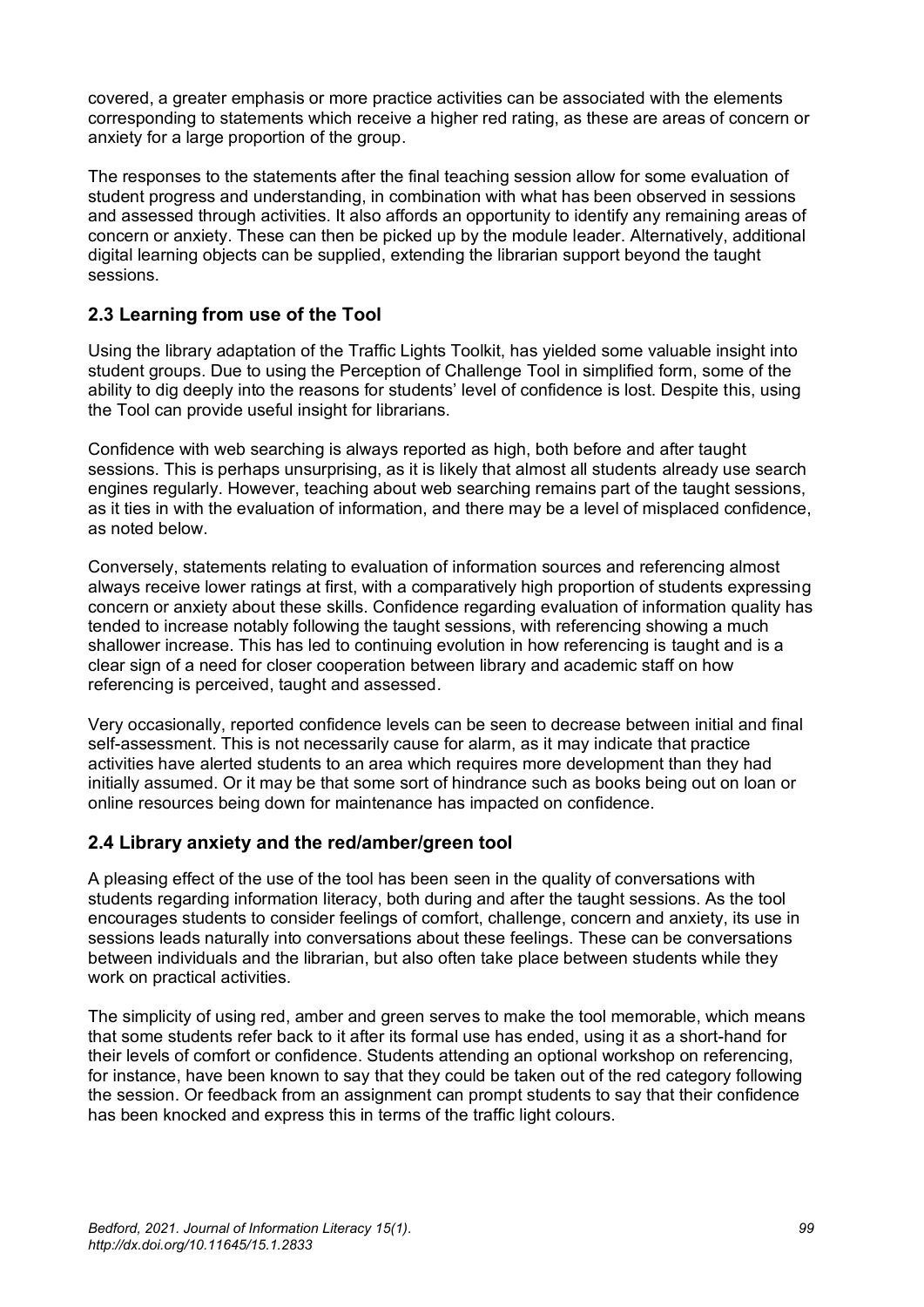As the tool is used as part of a wider approach, other aspects of the work of the library also serve to address anxiety. For example, the library orientation offered to all new students, and which is often fresh in the memory of the groups the tool is used with, is deliberately designed to counter library anxiety, with a particular emphasis on reducing the potential for information overload. The taught sessions themselves are intended to act as a form of 'prevention through instruction' (Onwuegbuzie et al., 2004, pp.251). Accordingly, there is an emphasis throughout the taught sessions and associated activities on skills rather than on tools. The practical activities relating to the red/amber/green statements are also designed to help reduce anxiety by giving opportunities to explore and exercise competencies in low-stakes ways as well as by ensuring that the exercises build on one another and encourage informal collaborative working.

## **3. Confidence vs competence**

Rating statements with red, amber or green encourages students to consider the affective domain, how they feel about things, particularly expressed in terms of anxiety or confidence. However, even when competency criteria are the subjects of self-assessment, confidence should not be taken to imply competence. The 'unskilled and unaware' effect whereby those who lack skill in a particular area can overestimate or overstate their ability may be in operation (Kruger & Dunning, 1999). Research with students at different levels of university study suggests that this effect is often seen with regard to self-assessment of information literacy (Jackson, 2013; Kim & Shumaker, 2015). This is problematic because those who are confident may be less likely to seek help from librarians or other sources, even if they lack competence (Gross & Latham, 2012).

The red/amber/green ratings should therefore be very clearly identified as rating confidence only, and not viewed as a reliable indicator of competence. Ensuring that other means of assessing competence are incorporated into the associated teaching sessions, whether this assessment is formal or informal, is essential for use of the tool to have any value. The librarian can evaluate how closely changes in confidence mirror changes in competence. And, through practical application of what may initially seem abstract skills and approaches, students have the opportunity to experience the processes of searching for, evaluating or using information, which may give them a more realistic insight into their competence. The experience may also help students to identify areas where further development is required. The few occasions when confidence scores regarding a particular statement have decreased following teaching sessions may suggest that practical experience does indeed lead some students to a more realistic evaluation of their competence.

The Perception of Challenge Tool encourages students to reflect on their confidence about their skills, but does not offer an opportunity to consider changes in confidence while carrying out a task. Carol Kuhlthau's Information Search Process (1991) notes that confidence ebbs and flows during the process of searching, with certain stages being characterised by feelings of frustration or doubt. Indeed, 'uncertainty and anxiety are anticipated and expected as part of the process' (Kuhlthau, 2004, p.7). Anxiety while doing an activity and a feeling of concern about skill level are separate phenomena. It is important to ensure that students do not view experiencing a level of anxiety while carrying out a task as something to be avoided.

A key element of first year university education in the health professions is reflective practice, introduced early in the curriculum to encourage them as professionals to be critical about their practices, learn from their experiences and identify areas in need of change (Oelofsen, 2012, p. 4; Taylor, 2010, p. 7). It is possible that the emphasis on developing these skills allows health and social care students to become adept at interrogating their reactions and evaluating their competence from an early stage in their studies.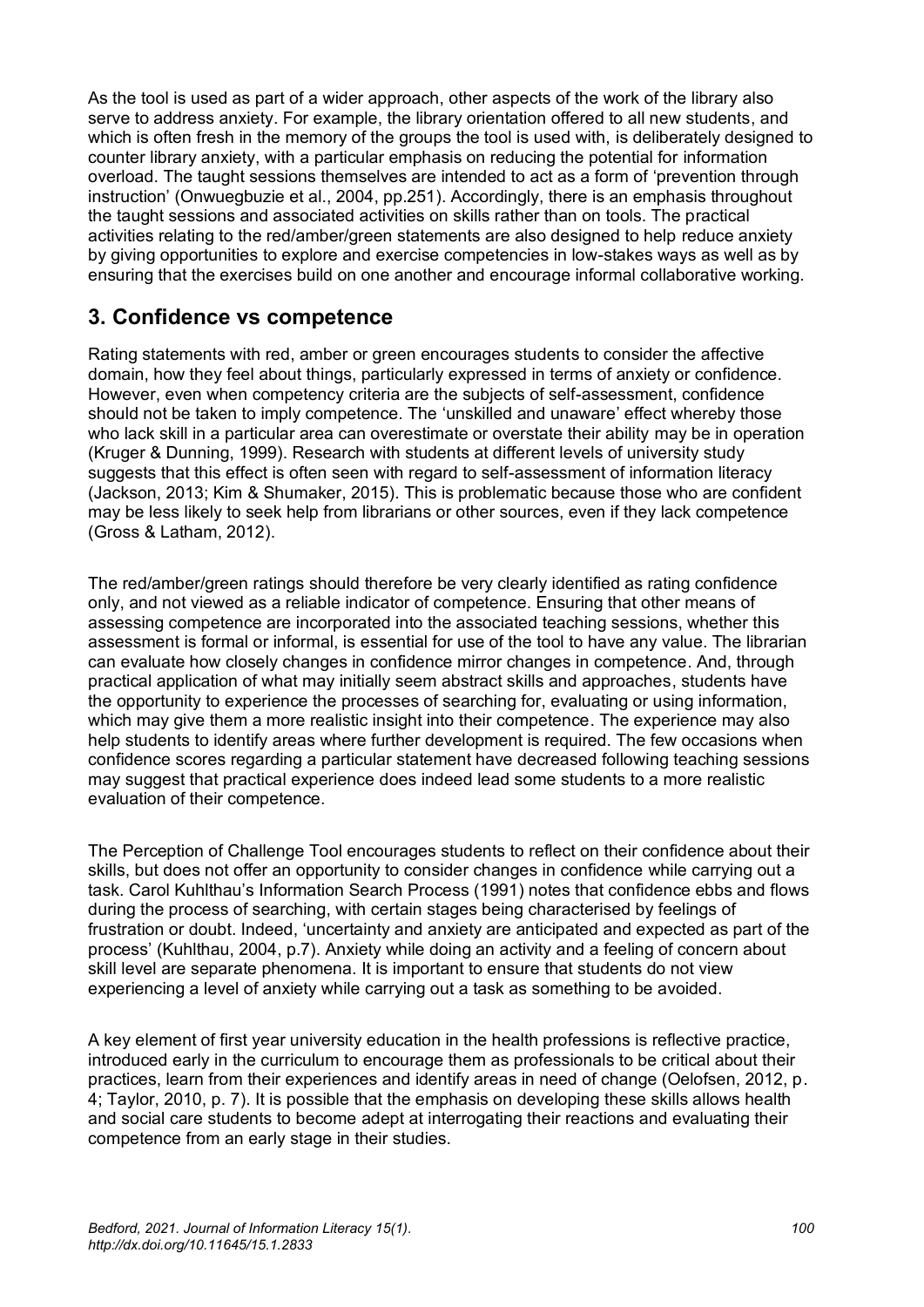## **4. Future steps**

Thus far, the red/amber/green tool has been used in modules where information literacy ties directly in with a learning outcome or an assignment. This may be a module learning outcome concerning gathering and evaluating evidence or an assignment which consists of a report on the search for information. This allows for a very clear explanation of both the purpose of the teaching sessions and the importance of the skills expressed in the red/amber/green statements. With some groups, students and librarians discuss how the statements link to the Chartered Institute of Library and Information Professionals (CILIP) Information Literacy Group's definition of information literacy (2018) and how this concept, their module and the statements relate to their profession's code of conduct or standards of proficiency (e.g. Nursing and Midwifery Council, 2018, standard 6; Health and Care Professions Council, 2014, standard 14.14). Some modules using the tool are not tied to one specific profession, therefore these conversations are not always possible. However, the tool could just as easily be employed on other modules where information literacy is not quite so explicitly integrated or assessed. It could also be used in other subjects beyond health and social care.

A logical next step is to create an electronic adaptation of the red/amber/green tool. Although this would remove some of the visual and tactile nature of its use, it would allow it to be scaled across more student groups with no need for additional resource, and would also make the tool more suitable for blended and fully online teaching. It may also make it easier for students to keep a saved record of their own responses and thus to see changes. With an electronic format, students could opt to re-assess their confidence at any point in the academic year if they chose to. It could also be used some time prior to the first taught session, allowing all sessions to flex to the needs of the students to some extent.

An electronic version would facilitate wider use and could also enable integration with other areas of competence or skills. This could help the perception, both among students and among academic colleagues, that information literacy complements and integrates with other academic literacies or skills and should not be seen simply as 'a library thing'.

## **5. Conclusions**

Use of the red/amber/green rating tool has been beneficial as part of a teaching approach with students of the health and social care professions. It has enabled students to reflect on their own abilities and confidence levels, and has also facilitated the librarian to make considered adjustments to planned teaching and to reflect on student progress. As a tool to help address library and information anxiety, it helps to make conversations about feelings of concern more natural and encourages students to reflect on progress they have made. Its flexibility means that it can easily be adapted to other groups or other subjects. Situations where the librarian is afforded a greater amount of time could allow for more elements of the Traffic Light Toolkit (Canterbury Christ Church University, 2018a) to be used.

As confidence cannot be reliably equated with competence, it is essential to use the confidence ratings alongside other measures of competency including opportunities to put information literacy into practice. Reflection should also be encouraged, particularly when students complete the ratings exercise for the final time. Research is required to establish the extent of correlation between changes in confidence and changes in competence when using the tool as part of an approach to teaching information literacy.

Involving students in active consideration of their feelings of confidence and anxiety around information literacy can lead to meaningful dialogue between students, librarians and other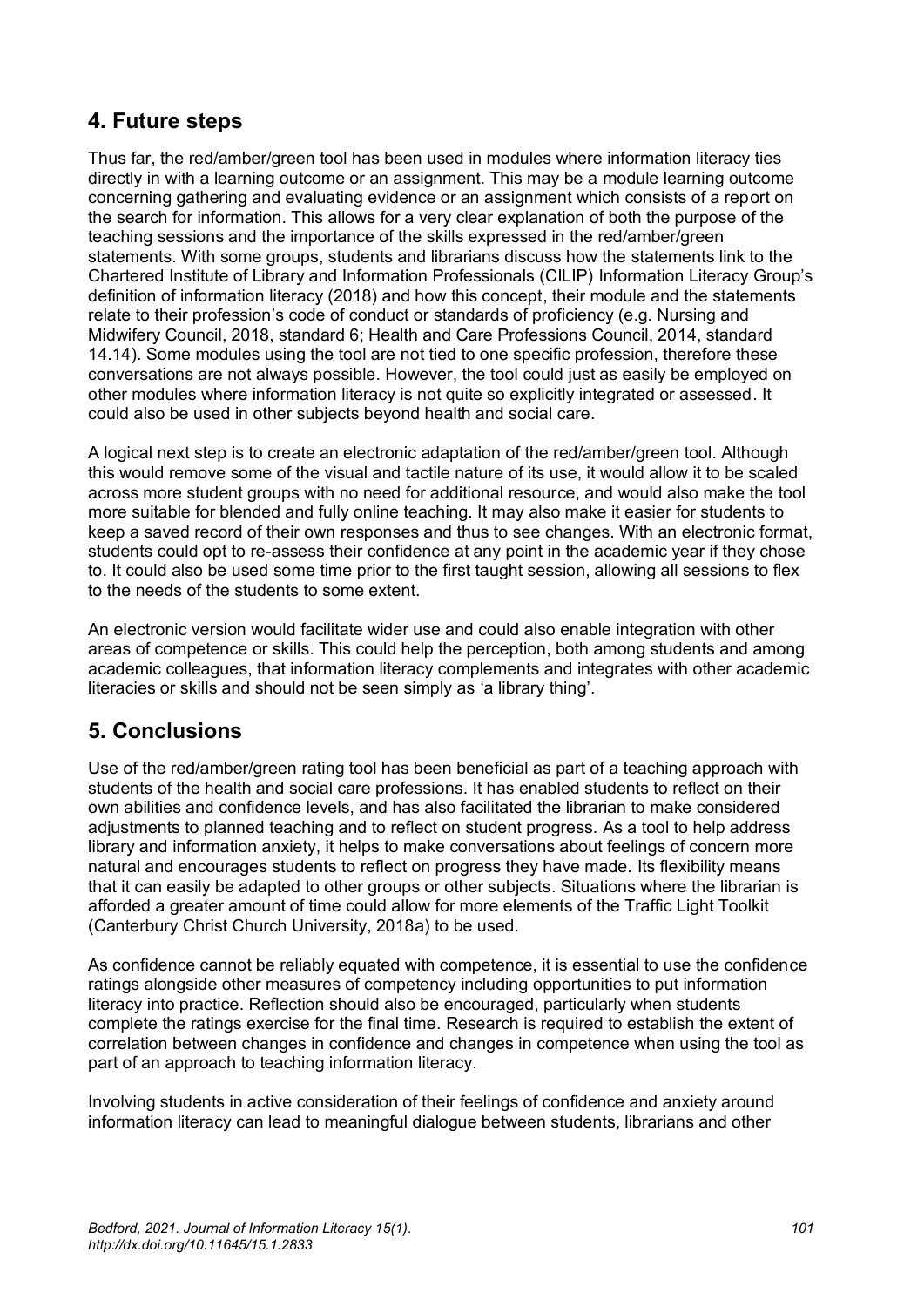university staff. Local use of the tool and its associated statements will continue to evolve, but it has been a valuable addition to the teaching librarian's toolbox.

## **References**

Canterbury Christ Church University. (2018a). *The traffic lights toolkit*. Available at [https://www.canterbury.ac.uk/learning-and-teaching-enhancement/excellence-scholarship-and](https://www.canterbury.ac.uk/learning-and-teaching-enhancement/excellence-scholarship-and-research/the-traffic-lights-toolkit/the-traffic-lights-toolkit.aspx)[research/the-traffic-lights-toolkit/the-traffic-lights-toolkit.aspx](https://www.canterbury.ac.uk/learning-and-teaching-enhancement/excellence-scholarship-and-research/the-traffic-lights-toolkit/the-traffic-lights-toolkit.aspx)

Canterbury Christ Church University. (2018b). *The traffic lights toolkit – case studies*. Available at [https://www.canterbury.ac.uk/learning-and-teaching-enhancement/excellence-scholarship](https://www.canterbury.ac.uk/learning-and-teaching-enhancement/excellence-scholarship-and-research/the-traffic-lights-toolkit/the-traffic-lights-toolkit-case-studies.aspx)[and-research/the-traffic-lights-toolkit/the-traffic-lights-toolkit-case-studies.aspx](https://www.canterbury.ac.uk/learning-and-teaching-enhancement/excellence-scholarship-and-research/the-traffic-lights-toolkit/the-traffic-lights-toolkit-case-studies.aspx)

CILIP Information Literacy Group. (2018). *CILIP Definition of Information Literacy 2018.* Available at<https://infolit.org.uk/ILdefinitionCILIP2018.pdf>

Cooke, N.A. (2010). Becoming an andragogical librarian: using library instruction as a tool to combat library anxiety and empower adult learners. *New Review of Academic Librarianship, 16(2)*, 208-227.<https://doi.org/10.1080/13614533.2010.507388>

Eklof, A. (2013). Understanding information anxiety and how academic librarians can minimize its effects, *Public Services Quarterly, 9(3)*, 246-258. <https://doi.org/10.1080/15228959.2013.815529>

Gross, M., & Latham, D. (2012). What's skill got to do with it?: Information literacy skills and self-views of ability among first-year college students. *Journal of the American Society for Information Science and Technology, 63(3),* 574-583.<https://doi.org/10.1002/asi.21681>

Health and Care Professions Council. (2014). The standards of proficiency for speech and language therapists. Available a[t https://www.hcpc-uk.org/standards/standards-of](https://www.hcpc-uk.org/standards/standards-of-proficiency/speech-and-language-therapists/)[proficiency/speech-and-language-therapists/](https://www.hcpc-uk.org/standards/standards-of-proficiency/speech-and-language-therapists/)

Jackson, C. (2013). Confidence as an indicator of research students' abilities in information literacy: a mismatch, *Journal of Information Literacy, 7(2),* 149-152. <https://doi.org/10.11645/7.2.1848>

Kim, S.U., & Shumaker, D. (2015). Student, librarian and instructor perceptions of information literacy instruction and skills in a first year experience program: a case study, *The Journal of Academic Librarianship, 41(4),* 449-456.<https://doi.org/10.1016/j.acalib.2015.04.005>

Kruger, J., & Dunning, D. (1999). Unskilled and unaware of it: how difficulties in recognizing one's own incompetence lead to inflated self-assessments, *Journal of Personality and Social Psychology, 77(6)*, 1121-1134. [https://doi.org/10.1037//0022-3514.77.6.1121](https://doi.org/10.1037/0022-3514.77.6.1121)

Kuhlthau, C.C. (1991). Inside the search process: information seeking from the user's perspective, *Journal of the American Society for Information Science, 42(5),* 361-371.

Kuhlthau, C.C. (2004). *Seeking meaning: a process approach to library and information services* (2nd ed.). Libraries Unlimited.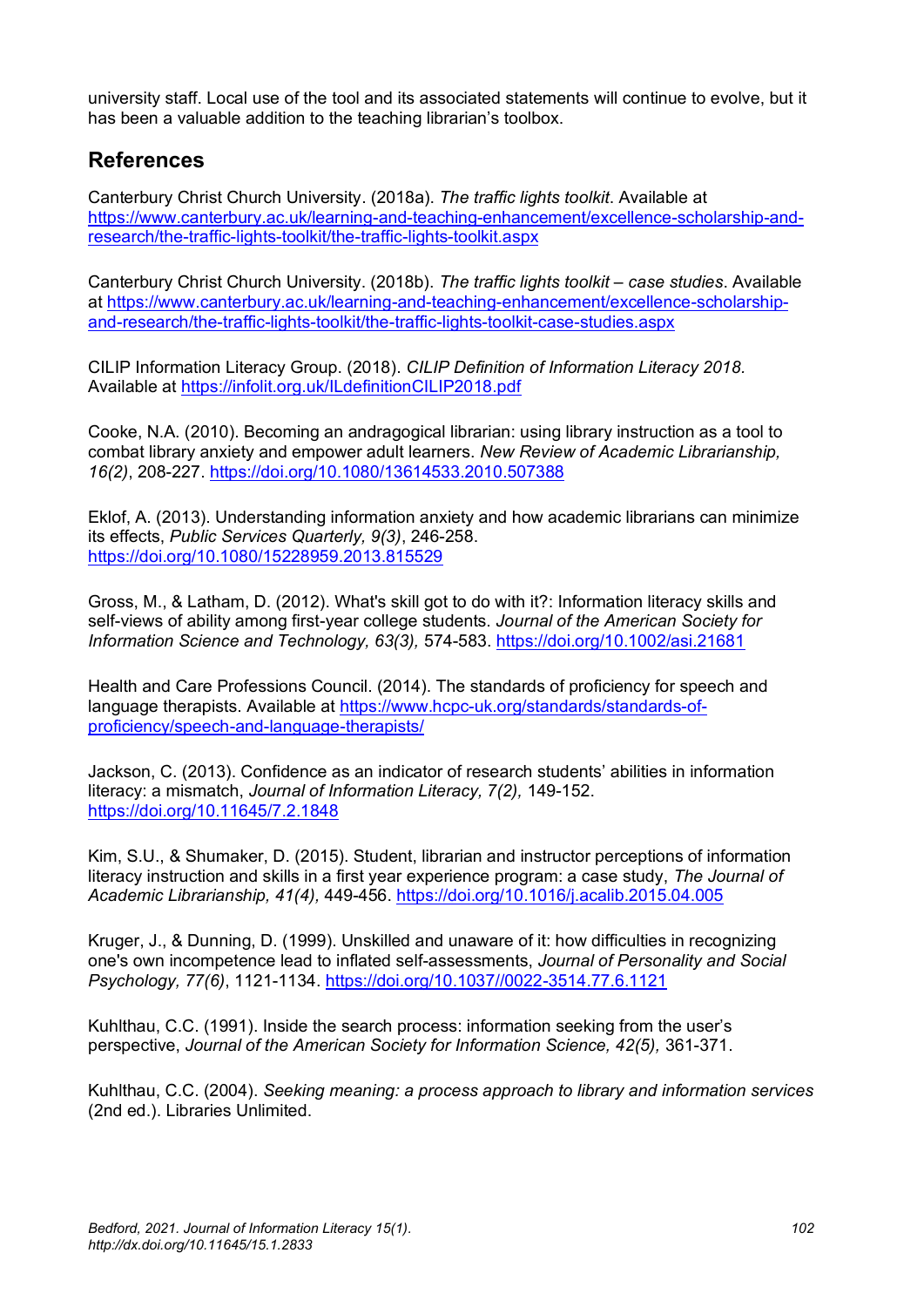Mellon, C.A. (1986). Library anxiety: A grounded theory and its development, *College and Research Libraries, 47,* 160-165.

Nursing and Midwifery Council. (2018) *The Code: Professional standards of practice and behaviour for nurses, midwives and nursing associates.* Available at <https://www.nmc.org.uk/globalassets/sitedocuments/nmc-publications/nmc-code.pdf>

Oelofsen, N. (2012). *Developing reflective practice: a guide for students and practitioners*. Scion.

Onwuegbuzie, A.J., Jiao, Q.G., & Bostick, S.L. (2004). *Library anxiety: theory, research and applications*. The Scarecrow Press.

Still, M. (2015). Addressing library anxiety (LA) in student nurses: a study in an NHS Foundation Trust Hospital library and information service, *Health Information and Libraries Journal, 32(4),* 322-325.<https://doi.org/10.1111/hir.12124>

Taylor, B. (2010). *Reflective practice for healthcare professionals: a practical guide* (3rd ed.). Open University Press.

UCAS. (2018, June). *Admissions patterns for mature applicants. 2017 cycle.* Available at <https://www.ucas.com/file/175936/>

### **Appendix – examples of full statement sets**

#### **Example 1.**

This set of statements was used with students from a 1-year programme intended as an entry point to a range of health and social care undergraduate programmes. The module assignment involved reporting on a search for information.

- I can find the books I need in the library.
- I can find the information I need within a book.
- I can access electronic books.
- I know what journal articles are.
- I can locate journal articles.
- I can use a search engine (e.g. Google) to find info.
- I understand web addresses (URLs).
- I can identify information from reliable sources online.
- I can judge the quality of information.
- I can select the best information for my studies.

#### **Example 2.**

This set of statements is used with a first year group from an undergraduate allied health programme. The academic team wanted to include writing skills as part of the statement set, as part of an approach intended to link information literacy to academic reading and writing.

- I can find books in the library.
- I can access electronic books.